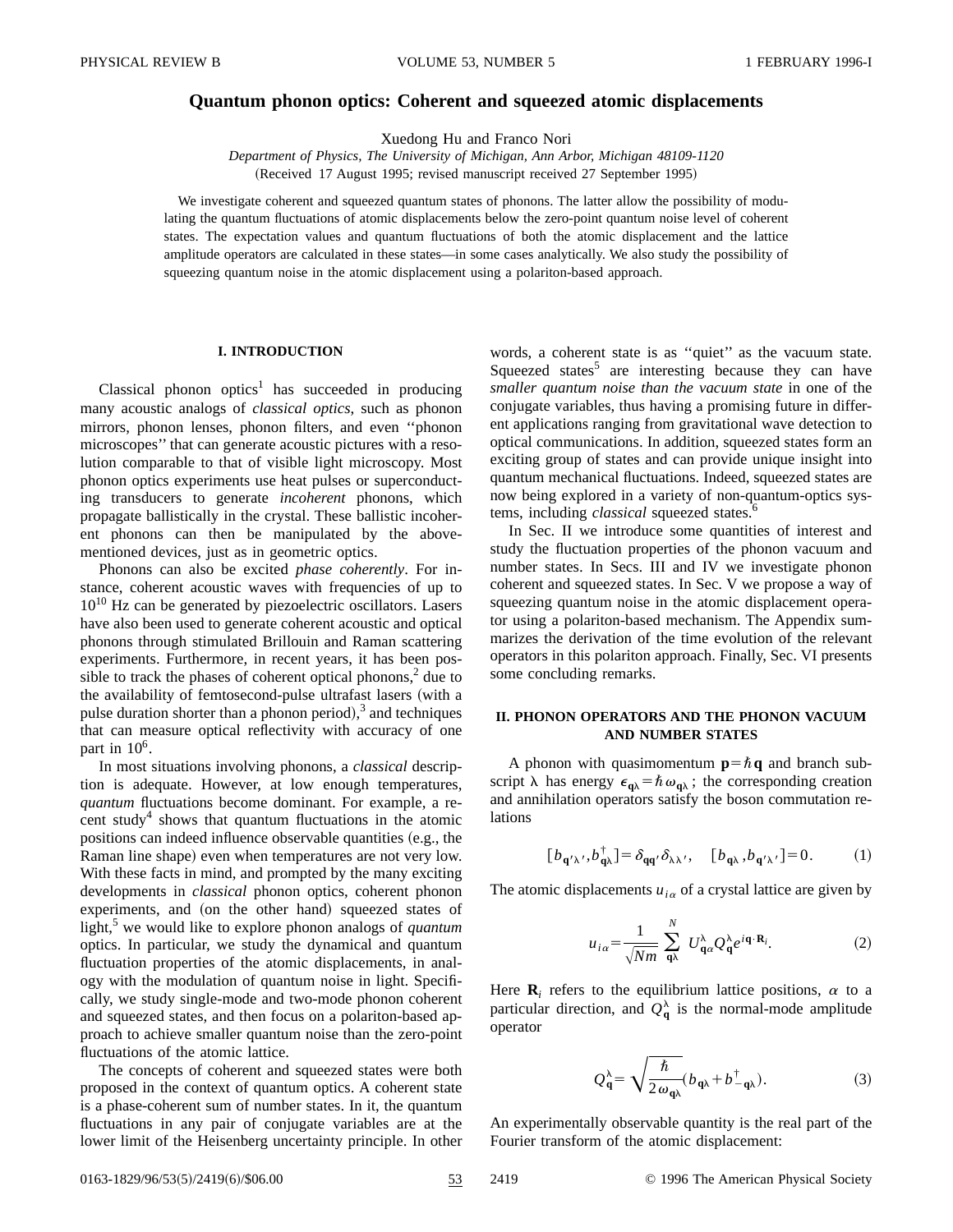$$
Re[u_{\alpha}(\mathbf{q})] = \sum_{\lambda} \sqrt{\frac{\hbar}{8m\omega_{\mathbf{q}\lambda}}} \{U_{\mathbf{q}\alpha}^{\lambda}(b_{\mathbf{q}\lambda} + b_{-q\lambda}^{\dagger}) + U_{\mathbf{q}\alpha}^{\lambda *}(b_{-\mathbf{q}\lambda} + b_{\mathbf{q}\lambda}^{\dagger})\}.
$$
 (4)

For simplicity, hereafter we will drop the branch subscript  $\lambda$ , assume that  $U_{\mathbf{q}\alpha}$  is real, and define a **q**-mode dimensionless lattice amplitude operator:

$$
u(\pm \mathbf{q}) = b_{\mathbf{q}} + b_{-\mathbf{q}}^{\dagger} + b_{-\mathbf{q}} + b_{\mathbf{q}}^{\dagger}.
$$
 (5)

This operator contains essential information on the lattice dynamics, including quantum fluctuations. It is the phonon analog of the electric field in the photon case.

Let us first consider the phonon vacuum state. When no phonon is excited, the crystal lattice is in the phonon vacuum state  $|0\rangle$ . The expectation values of the atomic displacement and the lattice amplitude are zero, but the fluctuations will be finite:

$$
\langle (\Delta u_{i\alpha})^2 \rangle_{\text{vac}} \equiv \langle (u_{i\alpha})^2 \rangle_{\text{vac}} - \langle u_{i\alpha} \rangle_{\text{vac}}^2 \tag{6}
$$

$$
=\sum_{\mathbf{q}}^{N} \frac{\hbar |U_{\mathbf{q}a}|^2}{2Nm\omega_{\mathbf{q}a}},\tag{7}
$$

$$
\langle [\Delta u(\pm \mathbf{q})]^2 \rangle_{\text{vac}} = 2. \tag{8}
$$

Let us now consider the phonon number states. The eigenstates of the harmonic phonon Hamiltonian are number states which satisfy  $b_q | n_q \rangle = \sqrt{n_q | n_q - 1}$ . The phonon number and the phase of atomic vibrations are conjugate variables. Thus, due to the uncertainty principle, the phase is arbitrary when the phonon number is certain, as is the case with any number state  $|n_{q}\rangle$ . Thus, in a number state, the expectation values of the atomic displacement  $\langle n_{\mathbf{q}} | u_{i\alpha} | n_{\mathbf{q}} \rangle$  and **q**-mode lattice amplitude  $\langle n_{q} | u(\pm q) | n_{q} \rangle$  vanish due to the randomness in the phase of the atomic displacements. The fluctuations in a number state  $|n_{q}\rangle$  are

$$
\langle (\Delta u_{i\alpha})^2 \rangle_{\text{num}} = \frac{\hbar |U_{\mathbf{q}\alpha}|^2 n_{\mathbf{q}}}{Nm \omega_{\mathbf{q}\alpha}} + \sum_{\mathbf{q}' \neq \mathbf{q}}^N \frac{\hbar |U_{\mathbf{q}'\alpha}|^2}{2Nm \omega_{\mathbf{q}'\alpha}},\tag{9}
$$

$$
\langle \left[ \Delta u (\pm \mathbf{q}) \right]^2 \rangle_{\text{num}} = 2 + 2n_{\mathbf{q}}. \tag{10}
$$

### **III. PHONON COHERENT STATES**

A single-mode (**q**) phonon coherent state is an eigenstate of a phonon annihilation operator:

$$
b_{\mathbf{q}}|\beta_{\mathbf{q}}\rangle = \beta_{\mathbf{q}}|\beta_{\mathbf{q}}\rangle. \tag{11}
$$

It can also be generated by applying a phonon displacement operator  $D_q(\beta_q)$  to the phonon vacuum state

$$
|\beta_{\mathbf{q}}\rangle = D_{\mathbf{q}}(\beta_{\mathbf{q}})|0\rangle = \exp(\beta_{\mathbf{q}}b_{\mathbf{q}}^{\dagger} - \beta_{\mathbf{q}}^{*}b_{\mathbf{q}})|0\rangle \tag{12}
$$

$$
=\exp\left(-\frac{|\beta_{\mathbf{q}}|^2}{2}\right)\sum_{n_{\mathbf{q}}=0}^{\infty}\frac{\beta_{\mathbf{q}}^{n_{\mathbf{q}}}}{\sqrt{n_{\mathbf{q}}!}}|n_{\mathbf{q}}\rangle.
$$
 (13)

Thus it can be seen that a phonon coherent state is a phasecoherent superposition of number states. Moreover, coherent states are a set of minimum-uncertainty states which are as noiseless as the vacuum state. Coherent states are also the set of quantum states that best describe the classical harmonic oscillators.

A single-mode phonon coherent state can be generated by the Hamiltonian

$$
H = \hbar \omega_{\mathbf{q}} \left( b_{\mathbf{q}}^{\dagger} b_{\mathbf{q}} + \frac{1}{2} \right) + \lambda_{\mathbf{q}}^{*}(t) b_{\mathbf{q}} + \lambda_{\mathbf{q}}(t) b_{\mathbf{q}}^{\dagger}
$$
 (14)

and an appropriate initial state. Here  $\lambda_q(t)$  represents the interaction strength between phonons and the external source. More specifically, if the initial state is a vacuum state,  $|\psi(0)\rangle=|0\rangle$ , then the state vector becomes a singlemode coherent state thereafter,

$$
|\psi(t)\rangle = |\Lambda_{\mathbf{q}}(t)e^{-i\omega_{\mathbf{q}}t}\rangle, \tag{15}
$$

where

$$
\Lambda_{\mathbf{q}}(t) = -\frac{i}{\hbar} \int_{-\infty}^{t} \lambda_{\mathbf{q}}(\tau) e^{i\omega_{\mathbf{q}}\tau} d\tau
$$
 (16)

is the coherent amplitude of mode **q**. If the initial state is a single-mode coherent state  $|\psi(0)\rangle=|\alpha_{\bf q}\rangle$ , then the state vector at time *t* takes the form

$$
|\psi(t)\rangle = |\{\Lambda_{\mathbf{q}}(t) + \alpha_{\mathbf{q}}\}e^{-i\omega_{\mathbf{q}}t}\rangle, \tag{17}
$$

which is still a coherent state.

In a single-mode (**q**) coherent state  $|\Lambda_{\mathbf{q}}(t)e^{-i\omega_{\mathbf{q}}t}\rangle$ ,  $\langle u_{i\alpha}(t) \rangle_{\text{coh}}$  and  $\langle u(\pm \mathbf{q}) \rangle_{\text{coh}}$  are sinusoidal functions of time. The fluctuation in the atomic displacements is

$$
\langle (\Delta u_{i\alpha})^2 \rangle_{\text{coh}} = \sum_{\mathbf{q}}^N \frac{\hbar |U_{\mathbf{q}\alpha}|^2}{2Nm\omega_{\mathbf{q}\alpha}}.
$$
 (18)

The unexcited modes are in the vacuum state and thus all contribute to the noise in the form of zero-point fluctuations. Furthermore,

$$
\langle \left[ \Delta u (\pm \mathbf{q}) \right]^2 \rangle_{\text{coh}} = 2. \tag{19}
$$

From the expressions of the noise  $\langle (\Delta u_{i\alpha})^2 \rangle_{\text{coh}}$  and  $\langle [\Delta u(\pm \mathbf{q})]^2 \rangle_{\text{coh}}$ , it is impossible to know which state (if any) has been excited, while this information is clearly present in the expression of the expectation value of the lattice amplitude  $\langle u(\pm \mathbf{q})\rangle_{coh}$ . These results can be straightforwardly generalized to multimode coherent states.

#### **IV. PHONON SQUEEZED STATES**

In order to reduce quantum noise to a level below the zero-point fluctuation level, we need to consider phonon squeezed states. Quadrature squeezed states are generalized coherent states.<sup>8</sup> Here "quadrature" refers to the dimensionless coordinate and momentum. Compared to coherent states, squeezed ones can achieve smaller variances for one of the quadratures during certain time intervals and are therefore helpful for decreasing quantum noise. Figures 1 and 2 schematically illustrate several types of phonon states, including vacuum, number, coherent, and squeezed states. These figures are the phonon analogs of the illuminating schematic diagrams used for photons.<sup>8</sup>

A single-mode quadrature phonon squeezed state is gen-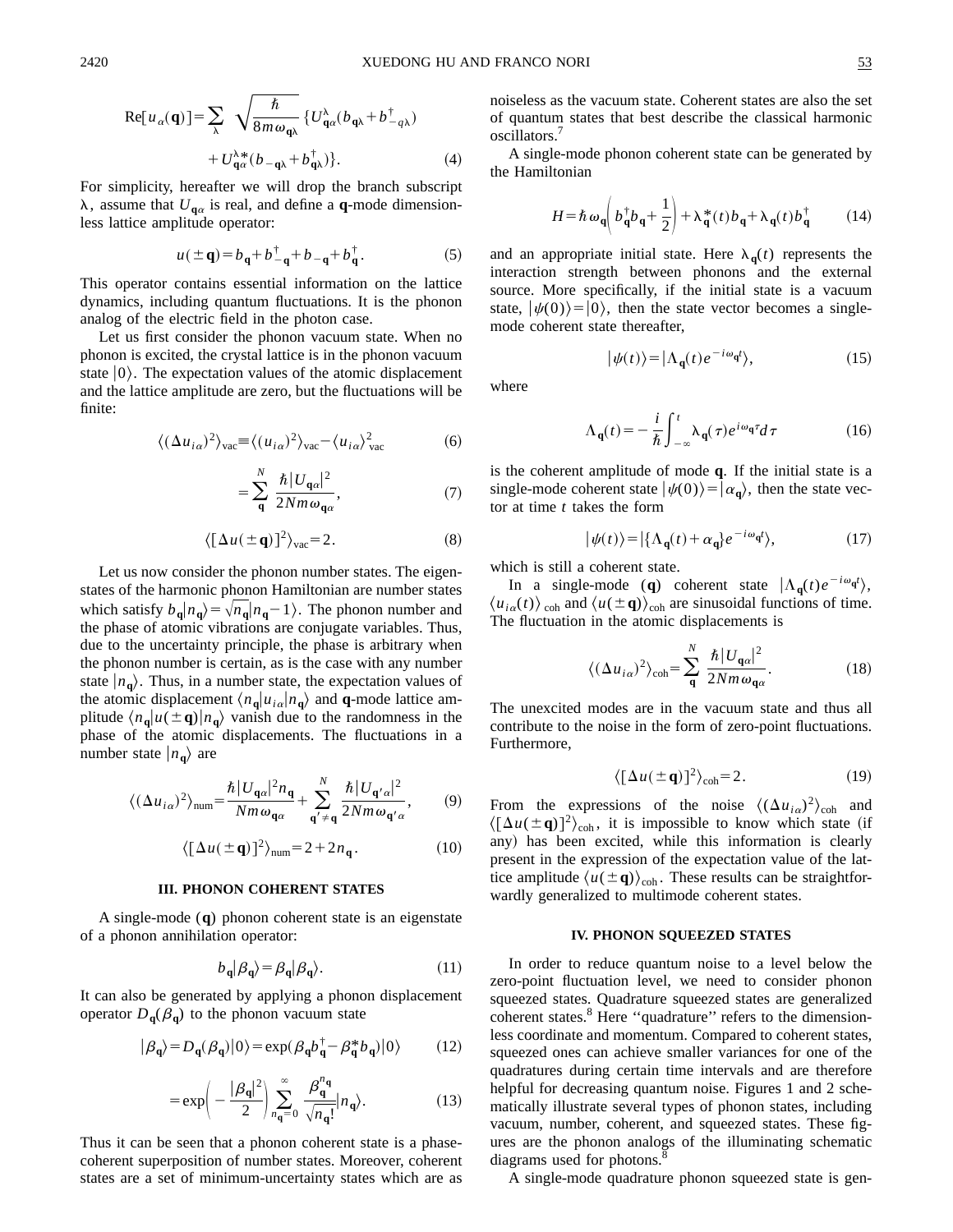

FIG. 1. Schematic diagram of the uncertainty areas (shaded) in the generalized coordinate and momentum  $(X(q, -q), P(q, -q))$ phase space of  $(a)$  the phonon vacuum state,  $(b)$  a phonon number state,  $(c)$  a phonon coherent state, and  $(d)$  a phonon squeezed state. Here  $X(\mathbf{q}, -\mathbf{q})$  and  $P(\mathbf{q}, -\mathbf{q})$  are the two-mode ( $\pm \mathbf{q}$ ) coordinate and momentum operators, which are the direct generalizations of their corresponding single-mode operators. Notice that the phonon coherent state has the same uncertainty area as the vacuum state, and that both areas are circular, while the squeezed state has an elliptical uncertainty area. Therefore, in the direction parallel to the  $\theta/2$  line, the squeezed state has a smaller noise than both the vacuum and coherent states.

erated from a vacuum state as

$$
|\alpha_{\mathbf{q}}, \xi\rangle = D_{\mathbf{q}}(\alpha_{\mathbf{q}}) S_{\mathbf{q}}(\xi)|0\rangle; \tag{20}
$$

a two-mode quadrature phonon squeezed state is generated as

$$
|\alpha_{\mathbf{q}_1}, \alpha_{\mathbf{q}_2}, \xi\rangle = D_{\mathbf{q}_1}(\alpha_{\mathbf{q}_1}) D_{\mathbf{q}_2}(\alpha_{\mathbf{q}_2}) S_{\mathbf{q}_1, \mathbf{q}_2}(\xi)|0\rangle. \tag{21}
$$

Here  $D_q(\alpha_q)$  is the coherent state displacement operator with  $\alpha_{\mathbf{q}} = |\alpha_{\mathbf{q}}| e^{i \phi},$ 

$$
S_{\mathbf{q}}(\xi) = \exp\left(\frac{\xi^*}{2}b_{\mathbf{q}}^2 - \frac{\xi}{2}b_{\mathbf{q}}^{\dagger 2}\right),\tag{22}
$$

$$
S_{\mathbf{q}_1, \mathbf{q}_2}(\xi) = \exp(\xi^* b_{\mathbf{q}_1} b_{\mathbf{q}_2} - \xi b_{\mathbf{q}_1}^\dagger b_{\mathbf{q}_2}^\dagger)
$$
(23)

are the single- and two-mode squeezing operators, and  $\xi = re^{i\theta}$  is the complex squeezing factor with  $r \ge 0$  and  $0 \le \theta \le 2\pi$ . The squeezing operator  $S_{\mathbf{q}_1, \mathbf{q}_2}(\xi)$  can be produced by the following Hamiltonian:



FIG. 2. Schematic diagram of the time evolution of the expectation value and the fluctuation of the lattice amplitude operator  $u(\pm q)$  in different states. Dashed lines represent  $\langle u(\pm q) \rangle$ , while the solid lines represent the envelopes  $\langle u(\pm \mathbf{q}) \rangle \pm \sqrt{\langle (\Delta u(\pm \mathbf{q}))^2 \rangle}$ . (a) The phonon vacuum state  $|0\rangle$ , where  $\langle u(\pm \mathbf{q})\rangle = 0$  and  $\langle [\Delta u(\pm \mathbf{q})]^2 \rangle = 2$ . (b) A phonon number state  $|n_{\mathbf{q}}^{}, n_{-\mathbf{q}}^{}\rangle$ , where  $\langle u(\pm \mathbf{q})\rangle = 0$  and  $\langle [\Delta u(\pm \mathbf{q})]^2 \rangle = 2(n_{\mathbf{q}} + n_{-\mathbf{q}}) + 2$ . (c) A singlemode phonon coherent state  $|\alpha_{\bf q}\rangle$ , where  $\langle u(\pm {\bf q})\rangle = 2|\alpha_{\bf q}| \cos \omega_{\bf q} t$ (i.e.,  $\alpha_q$  is real), and  $\langle [\Delta u(\pm q)]^2 \rangle = 2$ . (d) A single-mode phonon squeezed state  $\left| \alpha_{\mathbf{q}} e^{-i \omega_{\mathbf{q}} t} \xi(t) \right|$ , with the squeezing factor  $\xi(t) = re^{-2i\omega_q t}$  and  $r = 1$ . Here,  $\langle u(\pm \mathbf{q}) \rangle = 2|\alpha_{\mathbf{q}}| \cos \omega_{\mathbf{q}} t$ , and  $\langle [\Delta u(\pm \mathbf{q})]^2 \rangle = 2(e^{-2r}\cos^2\omega_{\mathbf{q}}t + e^{2r}\sin^2\omega_{\mathbf{q}}t)$ . (e) A single-mode phonon squeezed state, as in  $(d)$ ; now the expectation value of  $u$  is  $\langle u(\pm \mathbf{q})\rangle = 2|\alpha_{\mathbf{q}}| \sin \omega_{\mathbf{q}} t$  (i.e.,  $\alpha_{\mathbf{q}}$  is purely imaginary), and the fluctuation  $\langle [\Delta u(\pm \mathbf{q})]^2 \rangle$  has the same time dependence as in (d). Notice that the squeezing effect now appears at the times when the lattice amplitude  $\langle u(\pm \mathbf{q}) \rangle$  reaches its maxima, while in (d) the squeezing effect is present at the times when  $\langle u(\pm \mathbf{q})\rangle$  is close to zero.

$$
H_{\mathbf{q}_1, \mathbf{q}_2} = \hbar \omega_{\mathbf{q}_1} b_{\mathbf{q}_1}^{\dagger} b_{\mathbf{q}_1} + \hbar \omega_{\mathbf{q}_2} b_{\mathbf{q}_2}^{\dagger} b_{\mathbf{q}_2} + \zeta(t) b_{\mathbf{q}_1}^{\dagger} b_{\mathbf{q}_2}^{\dagger} + \zeta^*(t) b_{\mathbf{q}_1} b_{\mathbf{q}_2}.
$$
 (24)

The time-evolution operator has the form

$$
U(t) = \exp\left(-\frac{i}{\hbar}H_0t\right)\exp[\xi^*(t)b_{\mathbf{q}_1}b_{\mathbf{q}_2} - \xi(t)b_{\mathbf{q}_1}^{\dagger}b_{\mathbf{q}_2}^{\dagger}],
$$
\n(25)

where

$$
H_0 = \hbar \omega_{\mathbf{q}_1} b_{\mathbf{q}_1}^{\dagger} b_{\mathbf{q}_1} + \hbar \omega_{\mathbf{q}_2} b_{\mathbf{q}_2}^{\dagger} b_{\mathbf{q}_2}
$$
 (26)

and

$$
\xi(t) = \frac{i}{\hbar} \int_{-\infty}^{t} \zeta(\tau) e^{i(\omega_{\mathbf{q}_1} + \omega_{\mathbf{q}_2})\tau} d\tau.
$$
 (27)

Here  $\xi(t)$  is the squeezing factor and  $\zeta(t)$  is the strength of the interaction between the phonon system and the external source; this interaction allows the generation and absorption of two phonons at a time. The two-mode phonon quadrature operators have the form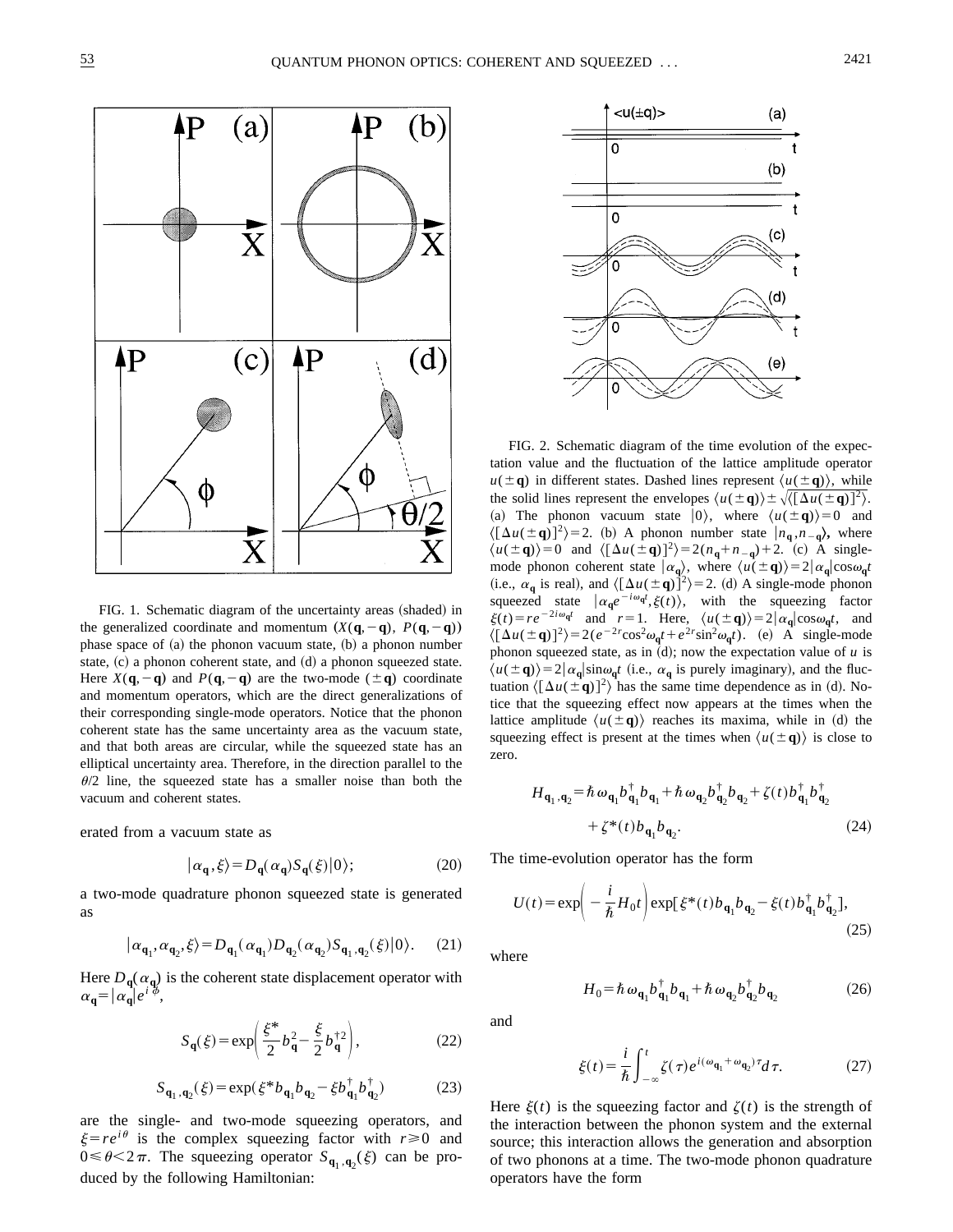$$
X(\mathbf{q}, -\mathbf{q}) = 2^{-3/2} (b_{\mathbf{q}} + b_{\mathbf{q}}^{\dagger} + b_{-\mathbf{q}} + b_{-\mathbf{q}}^{\dagger})
$$
 (28)

$$
=2^{-3/2}u(\pm q),
$$
 (29)

$$
P(\mathbf{q}, -\mathbf{q}) = -i2^{-3/2}(b_{\mathbf{q}} - b_{\mathbf{q}}^{\dagger} + b_{-\mathbf{q}} - b_{-\mathbf{q}}^{\dagger}).
$$
 (30)

We have considered two cases where squeezed states were involved in modes  $\pm q$ . In the first case, the system is in a two-mode  $(\pm q)$  squeezed state  $|\alpha_q, \alpha_{-q}, \xi\rangle$ ,  $(\xi = re^{i\theta})$ , and its fluctuation is

$$
\langle [\Delta u(\pm \mathbf{q})]^2 \rangle = 2 \left( e^{-2r} \cos^2 \frac{\theta}{2} + e^{2r} \sin^2 \frac{\theta}{2} \right). \tag{31}
$$

In the second case, the system is in a single-mode squeezed state  $|\alpha_{\bf q}, \xi\rangle$  ( $\alpha_{\bf q} = |\alpha_{\bf q}|e^{i\phi}$ ) in the first mode and an arbitrary coherent state  $|\hat{\beta}_{-q}\rangle$  in the second mode. The fluctuation is now

$$
\langle \left[\Delta u(\pm \mathbf{q})\right]^2 \rangle = 1 + e^{2r} \sin^2 \left(\phi + \frac{\theta}{2}\right) + e^{-2r} \cos^2 \left(\phi + \frac{\theta}{2}\right). \tag{32}
$$

In both of these cases,  $\langle [\Delta u(\pm \mathbf{q})]^2 \rangle$  can be smaller than in coherent states (see Fig. 2).

### **V. POLARITON APPROACH**

Phonon squeezed states can be generated through phononphonon interactions. This will be discussed elsewhere.<sup>9</sup> Here we focus on how to squeeze quantum noise in the atomic displacements through phonon-photon interactions. When an ionic crystal is illuminated by light, there can be a strong coupling between photons and the local polarization of the crystal in the form of phonons. Photons and phonons with the same wave vector can thus form polaritons.<sup>10</sup> Although now phonons and photons are not separable in a polariton, we can still study the quantum noise in the atomic displacements. Let us consider the simplest Hamiltonian<sup>10</sup> describing the above scenario:

$$
H_{\text{polariton}} = \sum_{\mathbf{k}} \{ E_{1\mathbf{k}} a_{\mathbf{k}}^{\dagger} a_{\mathbf{k}} + E_{2\mathbf{k}} b_{\mathbf{k}}^{\dagger} b_{\mathbf{k}} + E_{3\mathbf{k}} (a_{\mathbf{k}}^{\dagger} b_{\mathbf{k}} - a_{\mathbf{k}} b_{\mathbf{k}}^{\dagger} - a_{\mathbf{k}} b_{\mathbf{k}}^{\dagger} - a_{\mathbf{k}} b_{-\mathbf{k}} + a_{-\mathbf{k}}^{\dagger} b_{\mathbf{k}}^{\dagger} \},
$$
\n(33)

where

$$
E_{1k} = \hbar c k, \tag{34}
$$

$$
E_{2k} = \hbar \,\omega_0 \sqrt{1 + \chi},\tag{35}
$$

$$
E_{3k} = i \left( \frac{\hbar^2 c k \omega_0 \chi}{4 \sqrt{1 + \chi}} \right)^{1/2}.
$$
 (36)

Here **k** is the wave vector for both photons and phonons and  $\omega_0$  is the bare phonon frequency.  $\chi$  is the dimensionless dielectric susceptibility of the crystal (the strength of the phonon-photon interaction) defined by

$$
\chi \omega_0^2 \varepsilon_0 \mathbf{E} = \ddot{\mathbf{P}} + \omega_0^2 \mathbf{P},\tag{37}
$$

where **E** is the electric field of the incoming light and **P** is the polarization generated by optical phonons in the crystal. In

TABLE I. Different combinations of  $t=0$  initial states (modes  $\pm \mathbf{k}$ ) for the polariton approach to lattice amplitude squeezing and the corresponding effects in the fluctuations of the lattice amplitude operator  $u(\pm \mathbf{k})$ . Here CS(**k**), VS(**k**), TS(**k**), SMST(**k**), and TMST  $(\pm \mathbf{k})$  refer, respectively, to coherent, vacuum, thermal, singlemode, and two-mode squeezed states in the mode inside the parentheses, **k** or  $\pm$  **k**.  $T_s(\chi)$  is the temperature below which squeezing is obtained (see Fig. 4). By squeezing we mean that the quantum noise of the relevant variable is below its corresponding vacuum state value.

| $t=0$ photons                       | $t=0$ phonons        | Squeezed $u(\pm \mathbf{k})$ ?    |
|-------------------------------------|----------------------|-----------------------------------|
| $CS(\pm \mathbf{k})$                | $CS(\pm \mathbf{k})$ | yes (no) if $\chi$ >(≤) 0.1       |
| $SMST(\mathbf{k}), VS(-\mathbf{k})$ | $VS(\pm \mathbf{k})$ | yes (no) if $\chi$ >( $\le$ ) 0.1 |
| $SMST(\mathbf{k}), VS(-\mathbf{k})$ | $TS(\pm \mathbf{k})$ | yes if $T < T_s(\chi)$            |
| $TMST(\pm \mathbf{k})$              | $VS(\pm \mathbf{k})$ | weak (no) if $\chi$ >(≤) 0.1      |

 $H_{\text{polariton}}$ , the two free oscillator sums correspond to free photons and free phonons, while the mixing terms come from the interaction **E**•**P** between photons and phonons. The phonon energy  $E_{2k}$  has been corrected as  $\omega_0$  is substituted by  $\omega_0\sqrt{1+\chi}$ , so that we have "dressed" phonons.

Our goal is to compute the fluctuations of the lattice amplitude operator  $u(\pm \mathbf{k}, t) = b_{\mathbf{k}}(t) + b_{-\mathbf{k}}^{\dagger}(t) + b_{-\mathbf{k}}(t) + b_{\mathbf{k}}^{\dagger}(t)$ . In a two-mode ( $\pm \mathbf{k}$ ) coherent state  $\alpha_{\mathbf{q}}, \alpha_{-\mathbf{q}}$ ), its variance is  $\langle [\Delta u(\pm \mathbf{q})]^2 \rangle_{coh} = 2$ . Therefore, if at any given time we obtain a value less than 2, the lattice amplitude of the relevant mode is squeezed. In our calculation, we diagonalize the polariton Hamiltonian and find the time dependence of  $u(\pm q)$ . The Appendix presents in more detail the derivation of the time evolution of  $u(\pm q)$ .

Our results show that the fluctuation property of  $u(\pm q)$ sensitively depends on the  $t=0$  initial state  $|\psi(0)\rangle$  of both phonons and photons. Our results are summarized in Table I, and some numerical examples are shown in Fig. 3. These calculations focus on the case where  $ck$  is close to  $\omega_0$  (the bare phonon frequency, which is typically  $\sim$  10 THz for optical phonons) and thus our typical time is  $\sim 0.1$  ps. More specifically, squeezing effects in  $u(\pm \mathbf{k})$  are relatively strong for either one of the following two sets of  $t=0$  initial states: (i) photon and phonon coherent states, or (ii) single-mode photon squeezed state and phonon vacuum state. For instance, the maximum squeezing exponent  $r$  is 0.015 when the incident photon state has a squeezing factor  $\xi=0.1e^{2ickt}$  (where *ck* is the photon frequency). On the other hand, with an initial two-mode photon  $(\pm \mathbf{k})$  squeezed state and two-mode  $(\pm \mathbf{k})$  phonon vacuum state, the squeezing effect in  $u(±\mathbf{k})$  is weak. We have also used initial conditions with a single-mode photon squeezed state and thermal states in the two phonon modes.

Figure 4 shows the temperature dependence of the squeezing effect for several values of the dielectric susceptibility  $\chi$  of the crystal. Our numerical results show that squeezing effects are quickly overshadowed by the thermal noise for small  $\chi$ , while for large  $\chi$  (e.g.,  $\chi$ =0.5) the squeezing effect can exist up to  $T \approx 250$  K, as illustrated in Fig. 4.

#### **VI. CONCLUSIONS**

In conclusion, we have investigated the dynamics and quantum fluctuation properties of phonon coherent and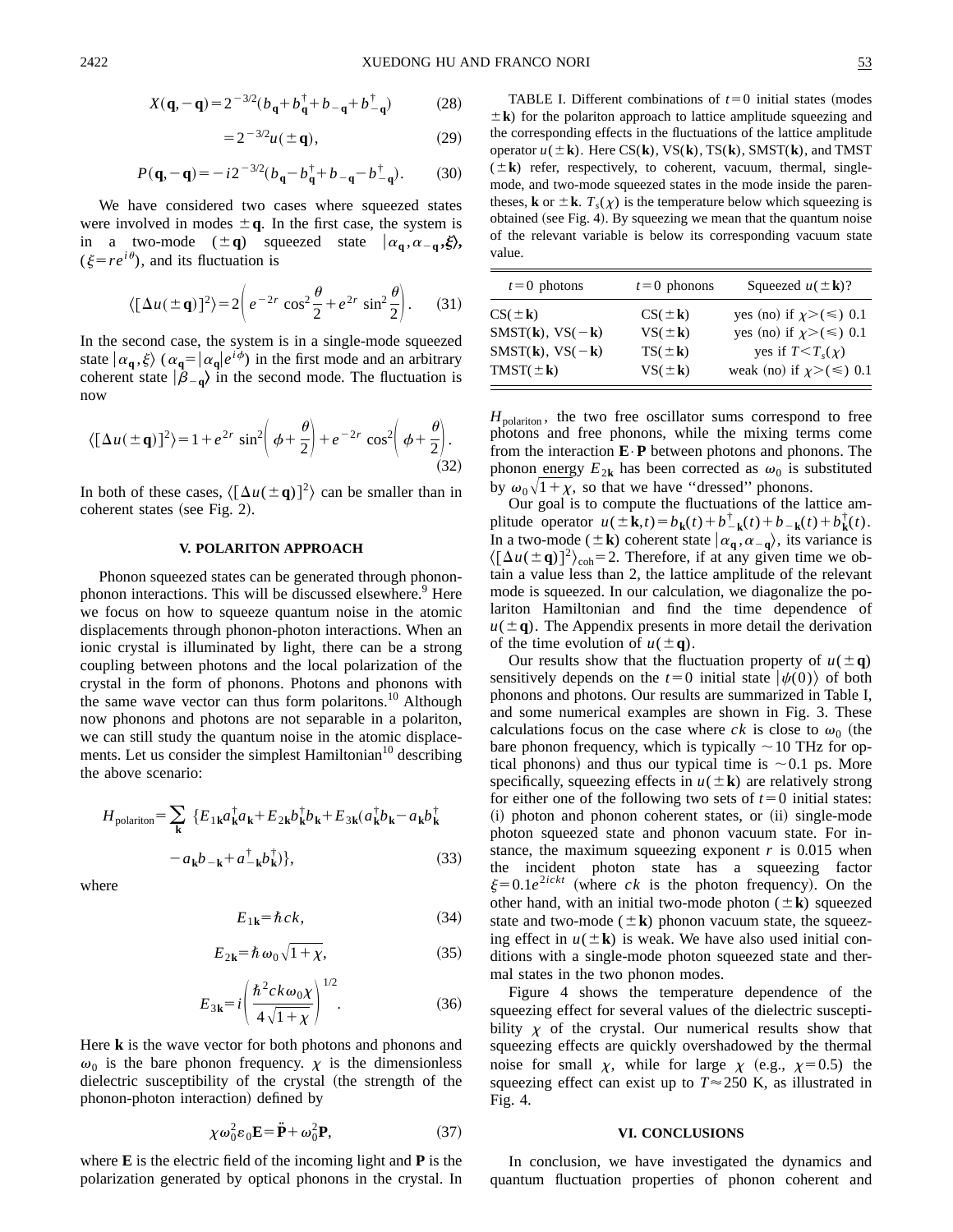

FIG. 3. Calculated  $\langle [\Delta u(\pm \mathbf{k})]^2 \rangle$  versus time for different combinations of photon and phonon initial states using a polariton mechanism for lattice amplitude squeezing. Dashed (solid) lines correspond to a susceptibility  $x=0.1(0.4)$ . Time is measured in units of  $1/ck$ , where  $ck$  is the free photon frequency. These calculations focus on the case where  $ck$  is close to  $\omega_0$  (the bare phonon frequency, which is typically  $\sim$  10 THz for optical phonons) and thus our typical time is  $\sim 0.1$  ps. The horizontal lines at  $\langle [\Delta u(\pm \mathbf{k})]^2 \rangle = 2$  correspond to the noise level of coherent states. Thus, any time the fluctuation satisfies  $\langle [\Delta u(\pm \mathbf{k})]^2 \rangle < 2$  (highlighted), the state is squeezed. Different combinations of initial states were considered.  $(a)$  Photon and phonon coherent states.  $(b)$ Single-mode squeezed state in photon mode **k** with squeezing factor  $\xi=0.1$  and a vacuum state in the photon mode  $-\mathbf{k}$ ; both phonon modes are in the vacuum state.  $(c)$  Same combination of states as in (b), but here  $\xi = 0.1e^{2it}$ .

squeezed states. In particular, we calculate the experimentally observable time evolution and fluctuation of the lattice amplitude operator  $u(\pm q)$ . We show that the  $\langle u(\pm q) \rangle$  are sinusoidal functions of time in both coherent and squeezed states, but the fluctuation  $\langle [\Delta u(\pm \mathbf{q})]^2 \rangle$  in a squeezed phonon state is periodically smaller than its vacuum or coherent state value 2. Therefore phonon squeezed states are periodically quieter than the vacuum state. In the polariton approach to squeezing, we calculate the atomic displacement part of a polariton, and prove that the fluctuations of the associated lattice amplitude operator can be squeezed for different combinations of initial photon and phonon states and large enough  $(\chi > 0.1)$  interaction strength.

It is difficult to generate squeezed states because they have noise levels which are even lower than the one for the vacuum state. Indeed, the experimental and theoretical development of photon coherent and squeezed states took decades. Likewise, the experimental realization of phonon squeezed states might require years of further theoretical and experimental work. Nevertheless, we believe that theoretical results in quantum phonon optics can help the development of the corresponding experiments. We hope that our effort<sup>9</sup> into this very rich problem will lead to more theoretical and experi-



FIG. 4. Temperature dependence of the *minimum* fluctuation  $\min\{(\Delta u(\pm \mathbf{k}))^2\}$  in  $u(\pm \mathbf{k})$  using a polariton mechanism for squeezing. The phonon frequency is 10 THz. The initial states are a single-mode squeezed state in photon mode **k**, vacuum state in photon mode  $-\mathbf{k}$ , and thermal state in both ( $\pm \mathbf{k}$ ) phonon modes. The squeezing factor is  $\xi=0.1e^{2it}$ . Squeezing can exist up to a temperature  $T_s(\chi)$ . For example, when  $\chi=0.2$ , squeezing effects vanish when  $T \ge 25$  K. On the other hand, for stronger photonphonon interaction (e.g.,  $\chi=0.5$ ), the squeezing effects can be obtained up to  $T \approx 250$  K.

mental developments in the still unexplored area of quantum phonon optics and the manipulation of phonon quantum fluctuations.

## **ACKNOWLEDGMENTS**

It is a great pleasure for us to acknowledge useful conversations with Saad Hebboul, Roberto Merlin, Nicolas Bonadeo, Hailin Wang, Duncan Steel, Jeff Siegel, and especially Shin-Ichiro Tamura.

### **APPENDIX: TIME EVOLUTION OF THE PHONON OPERATORS IN A POLARITON**

To derive the time evolution of the phonon operators, we need to first diagonalize the polariton Hamiltonian  $H_{\text{polariton}}$ . For this purpose, we introduce the polariton operators  $\alpha_{ik}$  in terms of the phonon and photon operators  $b_k$  and *a***<sup>k</sup>** :

$$
\alpha_{i\mathbf{k}} = w_i a_{\mathbf{k}} + x_i b_{\mathbf{k}} + y_i a_{-\mathbf{k}}^{\dagger} + z_i b_{-\mathbf{k}}^{\dagger}, \quad i = 1, 2. \quad (A1)
$$

If we write

$$
\alpha = (\alpha_{1\mathbf{k}}, \alpha_{2\mathbf{k}}, \alpha_{1,-\mathbf{k}}^{\dagger}, \alpha_{2,-\mathbf{k}}^{\dagger})^T, \tag{A2}
$$

$$
a = (a_{\mathbf{k}}, b_{\mathbf{k}}, a^{\dagger}_{-\mathbf{k}}, b^{\dagger}_{-\mathbf{k}})^{T},
$$
 (A3)

the above relation can be written in a matrix form